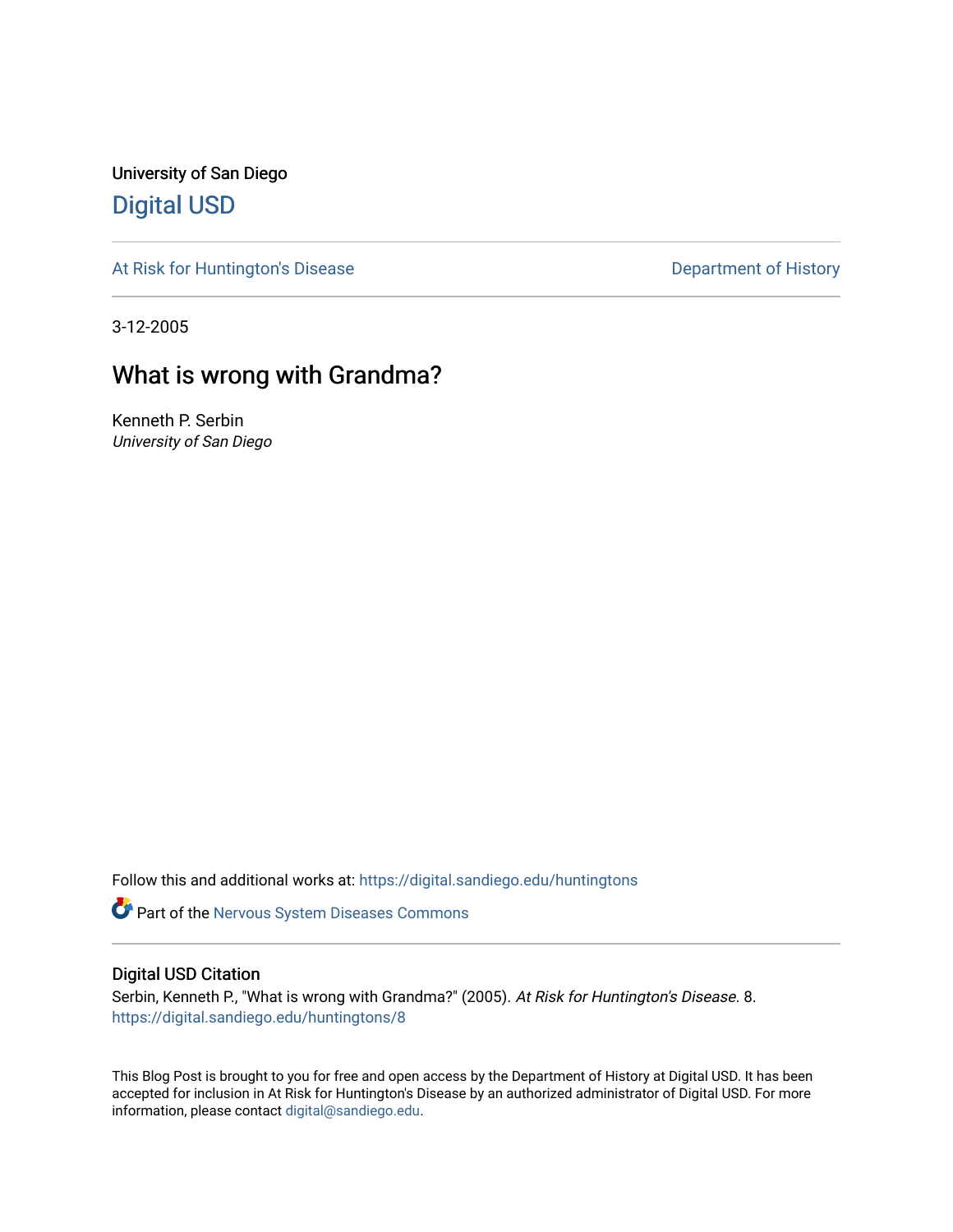# [At Risk for Huntington's Disease](http://curehd.blogspot.com/)

*HD is a genetically caused brain disorder that causes uncontrollable bodily movements and robs people's ability to walk, talk, eat, and think. The final result is a slow, ugly death. Children of parents with HD have a 50-50 chance of inheriting the disease. There is no cure or treatment.*

## Blog Archive

- $\blacktriangleright$  [2021](http://curehd.blogspot.com/2021/)(12)
- $2020(16)$  $2020(16)$
- $\blacktriangleright$  [2019](http://curehd.blogspot.com/2019/) (19)
- $\blacktriangleright$  [2018](http://curehd.blogspot.com/2018/) (16)
- $-2017(14)$  $-2017(14)$  $-2017(14)$
- $-2016(13)$  $-2016(13)$  $-2016(13)$  $\blacktriangleright$  [2015](http://curehd.blogspot.com/2015/) (24)
- 
- $\blacktriangleright$  [2014](http://curehd.blogspot.com/2014/) (24)
- $\blacktriangleright$  [2013](http://curehd.blogspot.com/2013/) (30)
- $\blacktriangleright$  [2012](http://curehd.blogspot.com/2012/) (26)  $\blacktriangleright$  [2011](http://curehd.blogspot.com/2011/) (33)
- $\blacktriangleright$  [2010](http://curehd.blogspot.com/2010/) (26)
- 
- $\blacktriangleright$  [2009](http://curehd.blogspot.com/2009/) (21)
- $\blacktriangleright$  [2008](http://curehd.blogspot.com/2008/) $(7)$
- $\blacktriangleright$  [2007](http://curehd.blogspot.com/2007/) $(7)$
- $\blacktriangleright$  [2006](http://curehd.blogspot.com/2006/) (4)
- $\sqrt{2005(17)}$  $\sqrt{2005(17)}$  $\sqrt{2005(17)}$ 
	- [►](javascript:void(0)) [December](http://curehd.blogspot.com/2005/12/) (2)
	- [►](javascript:void(0)) [September](http://curehd.blogspot.com/2005/09/) (2)
	- $\blacktriangleright$  [July](http://curehd.blogspot.com/2005/07/) (1)
	- $\blacktriangleright$  [May](http://curehd.blogspot.com/2005/05/) (1)
	- $\blacktriangleright$  [April](http://curehd.blogspot.com/2005/04/) (1)
	- $\nabla$  [March](http://curehd.blogspot.com/2005/03/)  $(4)$ 
		- Seeing Mom (Part II): a family's [emotions](http://curehd.blogspot.com/2005/03/seeing-mom-part-ii-familys-emotions.html)

[Seeing](http://curehd.blogspot.com/2005/03/seeing-mom-part-i-falling-down.html) Mom (Part I): falling down

What is wrong with [Grandma?](http://curehd.blogspot.com/2005/03/what-is-wrong-with-grandma.html)

HD's financial [devastation](http://curehd.blogspot.com/2005/03/hds-financial-devastation.html)

- $\blacktriangleright$  [February](http://curehd.blogspot.com/2005/02/) (3)
- $\blacktriangleright$  [January](http://curehd.blogspot.com/2005/01/) (3)

About Me **GENE [VERITAS](https://www.blogger.com/profile/10911736205741688185)** 

View my [complete](https://www.blogger.com/profile/10911736205741688185) profile

HD Links

[Huntington's](http://www.hdsa.org/) Disease Society of America

#### SATURDAY, MARCH 12, 2005

#### What is wrong with Grandma?

Because my mother has HD and is incontinent, she can no longer travel on an airplane to visit me and my family. So next week I'm taking my 4-yearold daughter to my home state to see her grandma.

This trip will not be easy.

My mom knows she has a granddaughter, but she cannot talk to her. She cannot play with her or take her to the park or teach her how to sew (an activity she thoroughly enjoyed in her better years). She cannot even hold or hug her.

When we saw my parents in January 2004, my mother spent a good part of the time in a wheelchair. As my daughter romped around the museum and arboretum we visited, my mother simply sat and looked into the distance with the sad stare that seems like a slumber she cannot awake from.

We had to plan our outings based on my mother's immobility and inability to spend long periods away from home. Moreover, getting in and out of places can be a serious logistical challenge. At the museum my daughter seemed intrigued at the fact that Grandma had to ride a special elevator alongside the stairs. As my daughter watched silently, I wondered what kind of meaning this image was leaving on her impressionable mind.

My daughter has not yet been too inquisitive about my mother. Until now I have simply explained that "Grandma has a boo-boo on her brain." She understands.

But lately my daughter has been asking big questions. "Why do we have policemen?" she asks. "Why are some people bad?" No longer a toddler, this time my daughter will want to interact more with her grandparents and learn about their lives. I am bracing myself for even more difficult questions about my mother such as "what is wrong with Grandma?" or "why does Grandpa have to feed Grandma?" or "why can't Grandma play the game with us?"

I don't want to alarm my daughter about HD, but I also don't want to shelter her from it. Someday she will have to learn that her very own daddy is at risk for the disease. I'd rather gradually accustom her to the idea than spring it on her suddenly when she's a teenager.

So as our trip approaches, I am preparing myself to have my first serious conversation with my daughter about HD. It will be particularly wrenching for me because whenever I see my mother, I see what my future could very likely hold for me. I am thankful that for now I won't have to tell my daughter that her dad could follow in her grandmother's steps. But I also know that her intelligent mind will continue to form new questions about her family and life. My hope for now is that she can bring some joy to a grandmother who can no longer express such a feeling. And I would like